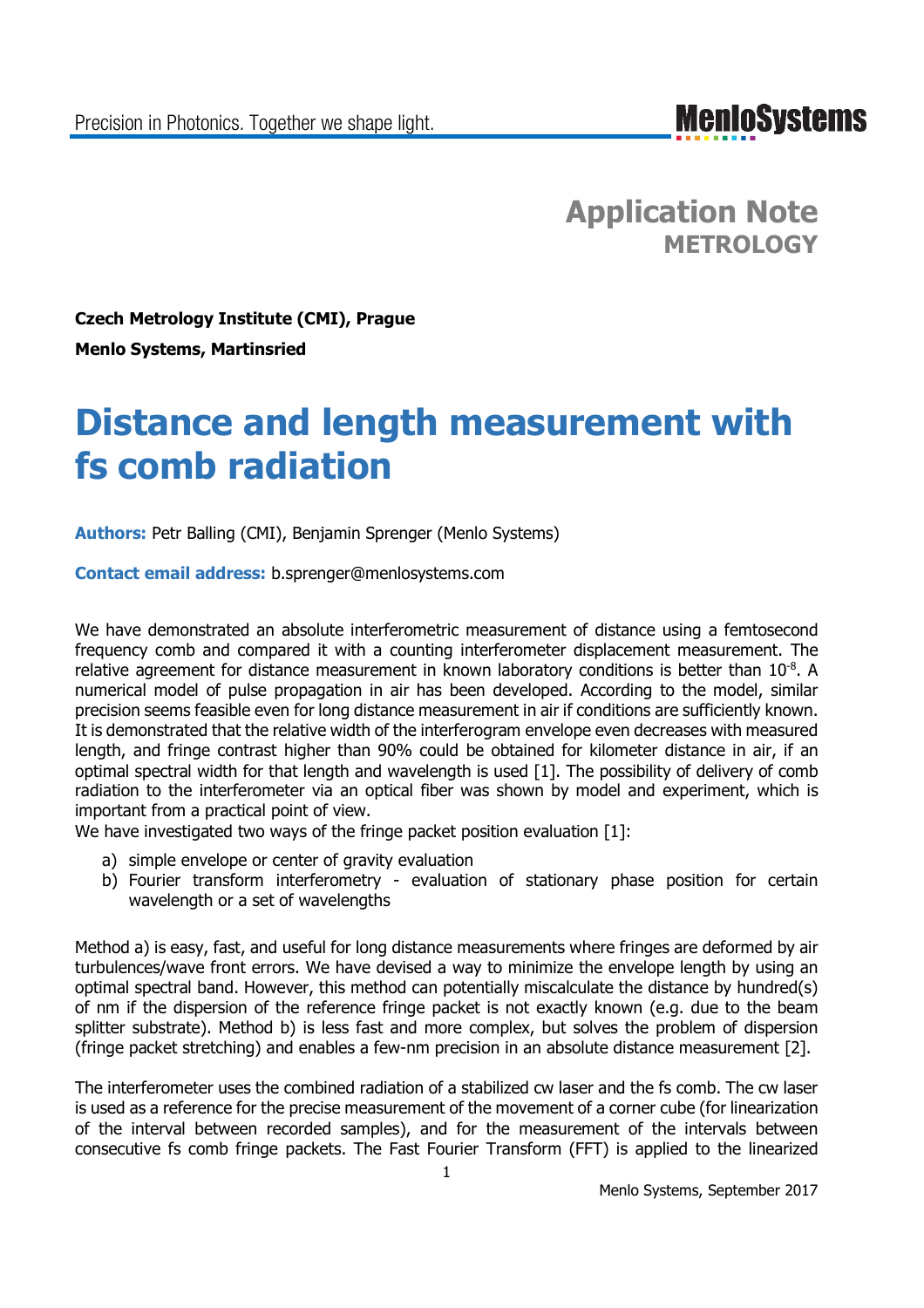#### Precision in Photonics. Together we shape light.

interferogram in order to obtain amplitude and phase spectra. The phase spectrum can be used for the estimation of the stationary phase position of fringe packet, which leads to an uncertainty of about 10 nm (k=2) for a single scan.

We have verified the method and evaluation software by measurement of the distance between consecutive pulses. The distance measured by the cw interferometer agrees with that expected for a given repetition rate of the fs comb and for the actual group refractive index of air for the wavelength used in the stationary phase evaluation. The uncertainty for a single scan is about 10 nm (per 1.5 m, i.e better than  $1 \times 10^{-8}$  in relative,  $k=2$ ) and improves further for averages of several scans. Not only the distance between "main pulses" can be measured, but also the distance of a weak reflected pulse or e.g. the satellite pulse delayed by polarization dispersion in the SM PM fiber can be measured with sub-micron / sub-femtosecond precision, even for very weak signals.

The described method of Fourier transform interferometry was used in a new – simple and robust – arrangement for noncontact measurement of a gauge block length. The gauge block is placed slightly off-axis into the measuring arm with the hollow corner cube mirror, and is aligned such that the faces are perpendicular to the measuring beam (the rear face of the gauge block is illuminated by the beam reflected from the corner cube). The results are in a good agreement with the standard method. After appropriate correction for phase change upon reflection on the gauge block face the deviations are below 20 nm for lengths up to 100 mm, and below 100 nm for gauges up to 500 mm [2].

A similar precision is reached for the measurement of low reflecting ceramic gauges or clear glass samples. The method can be used for the distance measurement of any surface set perpendicular to the beam from any other one, or from the corner cube vertex.



**Figure 1:** Scheme of the measurement principle.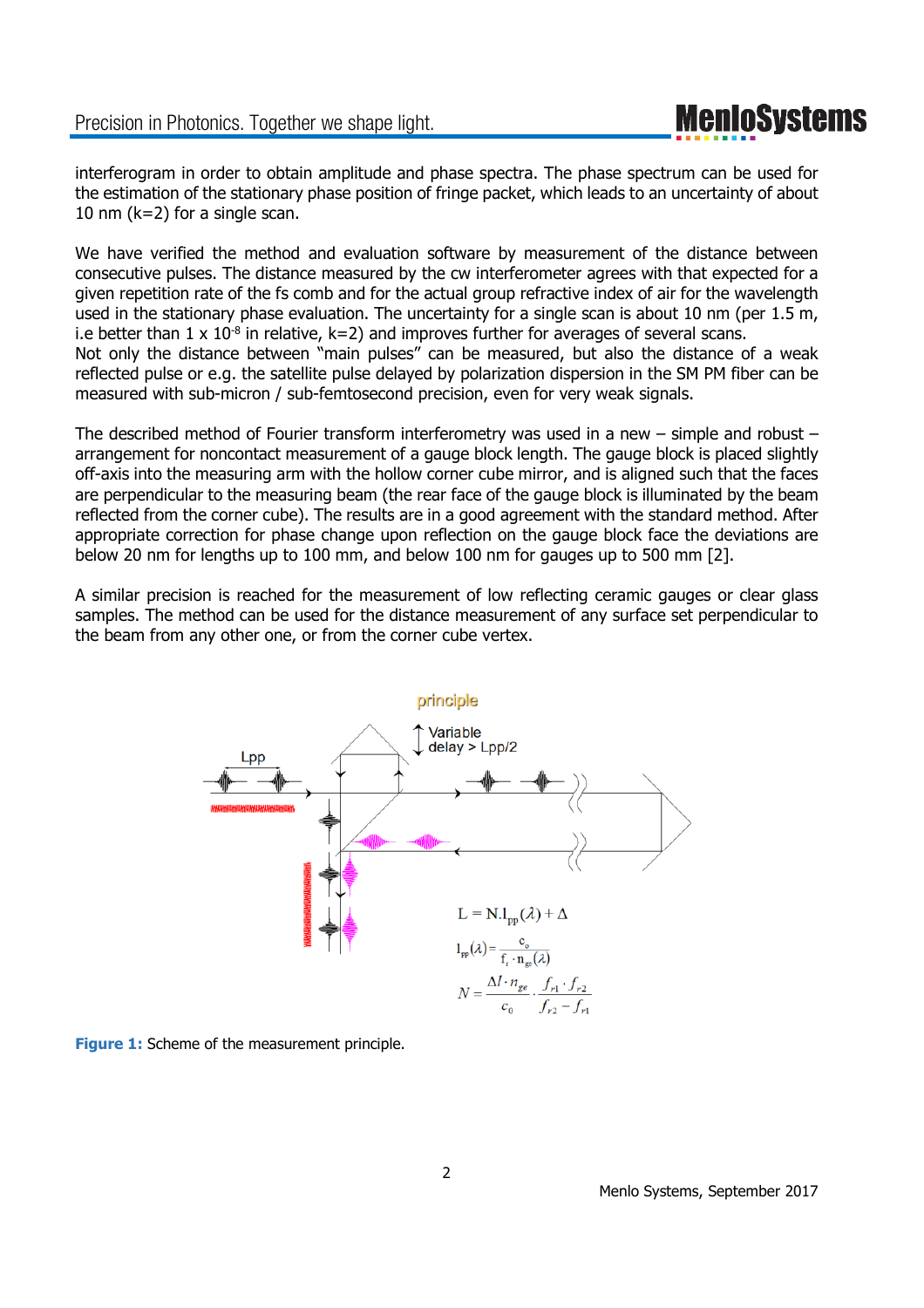### Precision in Photonics. Together we shape light.

### **MenIoSystems**



**Figure 2:** Scheme of the setup of the combined cw and comb interferometer.



**Figure 3:** Results of the comparison between the cw counting interferometer and the comb interferometer with stationary phase evaluation for three different wavelengths. Effectively it means direct measurement of group refractive indices at these wavelengths by the laser interferometer. The deviation of the experimentally measured group refractive index (or of  $I_{pp}(\lambda)$ ) from that calculated by the Ciddor formula is shown. The scan starts at balanced arm lengths (0 m distance) and ends when one arm is by more than 1.5 m longer.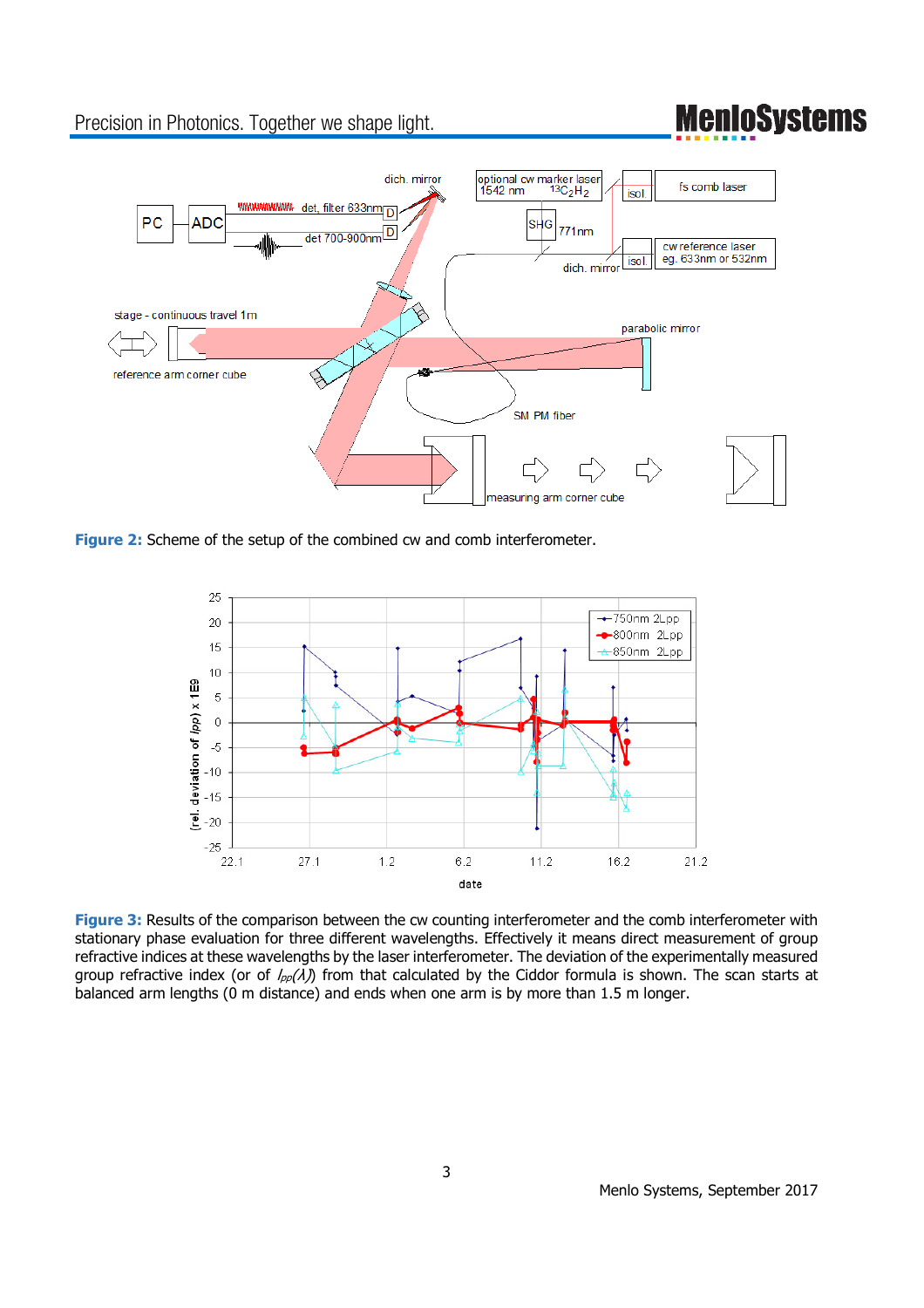# **MenIoSystems**



**Figure 4:** Arrangement for the non-contact measurement of a gauge block's length. Everything else is the same as in the absolute distance measurement, except for a set of three apertures at the interferometer output which transmit signals from the central part of the corner cube, and both faces of the gauge block. The two rectangles within the circle represent reflections from the front and rear face of the gauge, with the interference fringes shown in grey.



**Figure 5:** Left: example of a gauge block wrung on the platen for standard measurement according to ISO 3650. Right: non-contact measurement of a long gauge block in double ended interferometer.

#### **Publications:**

[1] P. Balling, P. Kren, P. Masika, and S.A. van den Berg: Femtosecond frequency comb based distance measurement in air; Opt. Express 17, 9300-9313 (2009)

[2] P. Balling, P. Masika, P. Kren, and M. Dolezal: Length and refractive index measurement by Fourier transform interferometry and frequency comb spectroscopy; Meas. Sci. Technol. 23, 094001 (2012)

P. Balling, P. Kren: Absolute frequency measurement of wavelength standards 532 nm, 543 nm, 633 nm, and 1540 nm; Eur. Phys. J. D 48, 3-10 (2008)